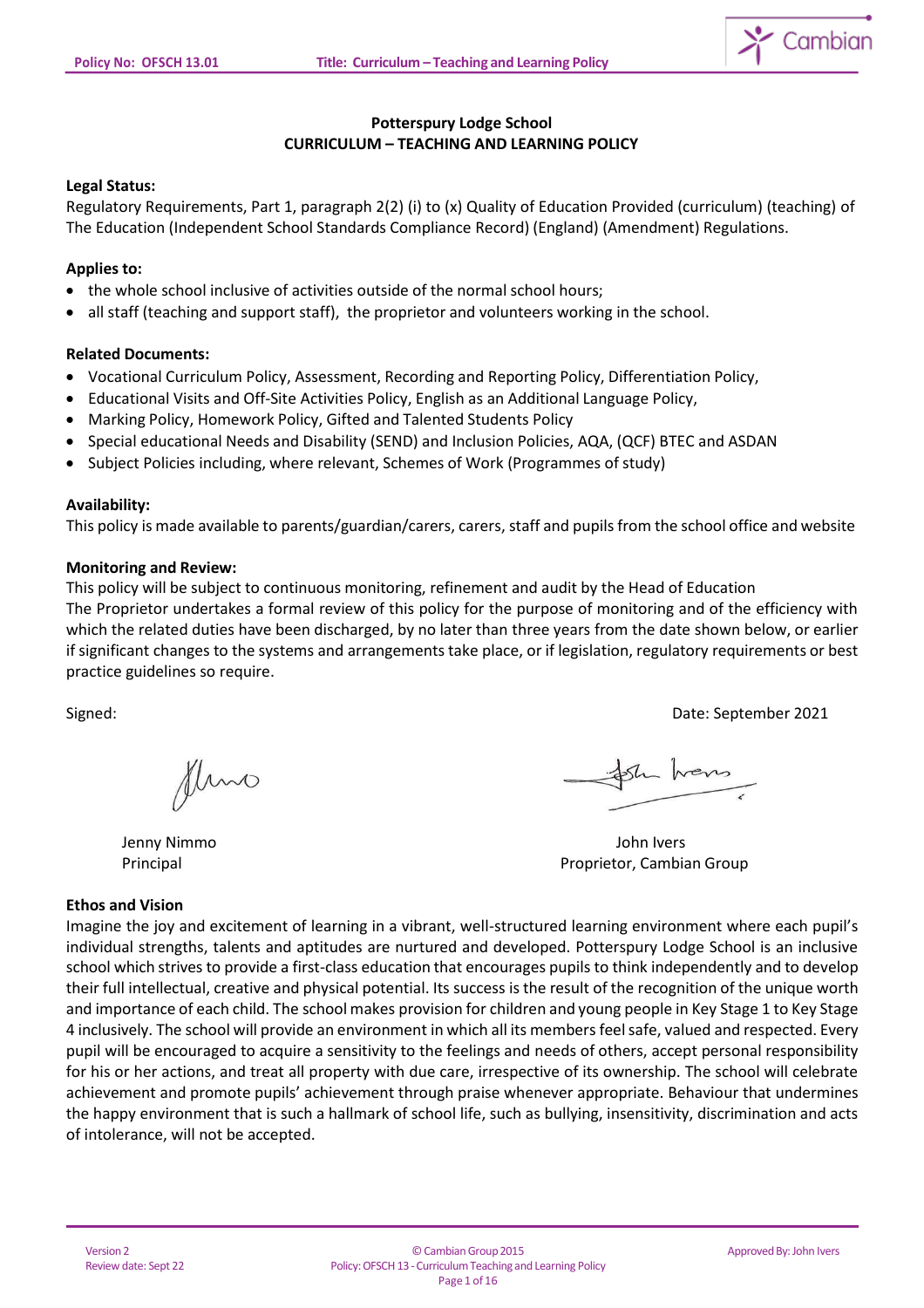

By knowing every pupil socially, emotionally and academically, we can employ strategies and practices giving the opportunity for each pupil will flourish and acquire the confidence and self-belief to achieve a fulfilling and successful future and to become confident, accomplished and ambitious young adults. At our school we know and support each and every one of our pupils. No effort is spared to ensure that they acquire the confidence and selfbelief required for success in the world beyond school. Our pastoral care is at the heart of the way we look after our pupils. Their detailed knowledge of individual abilities and talents enables them to monitor pupils' progress very attentively, and help them cope successfully with the educational and personal challenges of schooling. Our school offers a curriculum which is balanced and broadly based and which:

- promotes the spiritual, moral, cultural, mental and physical development of pupils at the school and of society and
- prepares pupils at the school for the opportunities, responsibilities and experiences of later life.

Our curriculum comprises all learning and other experiences that each school plans for its pupils. The national curriculum forms one part of the school curriculum. We make provision for sex and relationship education to pupils at the secondary stage. The national curriculum is just one element in the education of every child. It provides pupils with an introduction to the essential knowledge that they need to be educated citizens. It introduces pupilsto the best that has been thought and said; and helps engender an appreciation of human creativity and achievement. There is time and space in the school day and in each week, term and year to range beyond the national curriculum specifications. The national curriculum provides an outline of core knowledge around which teachers can develop exciting and stimulating lessons to promote the development of pupils' knowledge, understanding and skills as part of the wider school curriculum.

## **Pupil Profile**

Our school provides for those with Autism Spectrum Disorder (ASD – high functioning), as well as other needs or diagnoses, including mental health, ADHD, ADD, and other difficulties. Most of our children are referred to us and funded through the local authorities. Our age range may vary depending on specific cases; however most of our pupils will range between 8 and 19 years of age. All of our children will have a Statement of Special Educational Needs or an Education Health Care Plan. We do accept students undergoing assessment if there is agreement for funding for local authorities. Emphasis in the school is thus on the development of community values, i.e. a caring and considerate attitude to others, good manners, self-discipline, service to the community and the pursuit of excellence. All this, of course, has a direct bearing on our curriculum design.

In our school the most important role of teaching is to promote learning in order to raise pupils' achievement. For us, teaching includes lesson planning, the implementation of plans, as well as marking, assessment and feedback. It also includes support and intervention strategies. In assessing the quality of the teaching in our school we take account of the evidence of pupils' learning, achievements and progress over time. When evaluating the quality of teaching in ourschool, we consider how successful the teaching is in promoting the learning, progress and personal development for every pupil by:

- extending the previous knowledge, skills and understanding of all pupils in a range of lessons and activities over time;
- enabling pupils to develop skills in reading, writing, communication and mathematics;
- enthusing, engaging and motivating pupils to learn;
- using assessment and feedback to support learning and to help pupils know how to improve their work
- differentiating teaching, by setting suitably challenging activities and providing support for pupils of different abilities, including the most able and disabled pupils and those who have special educational needs, so that they can all learn well and make progress
- enabling pupils to apply intellectual, physical or creative efforts and develop the skills to learn for themselves and setting high expectations
- using well-judged and effective teaching methods, deploying appropriate resources, managing class time and drawing on good subject knowledge and expertise to encourage pupils to make good progress
- managing instances of poor or disruptive behaviour.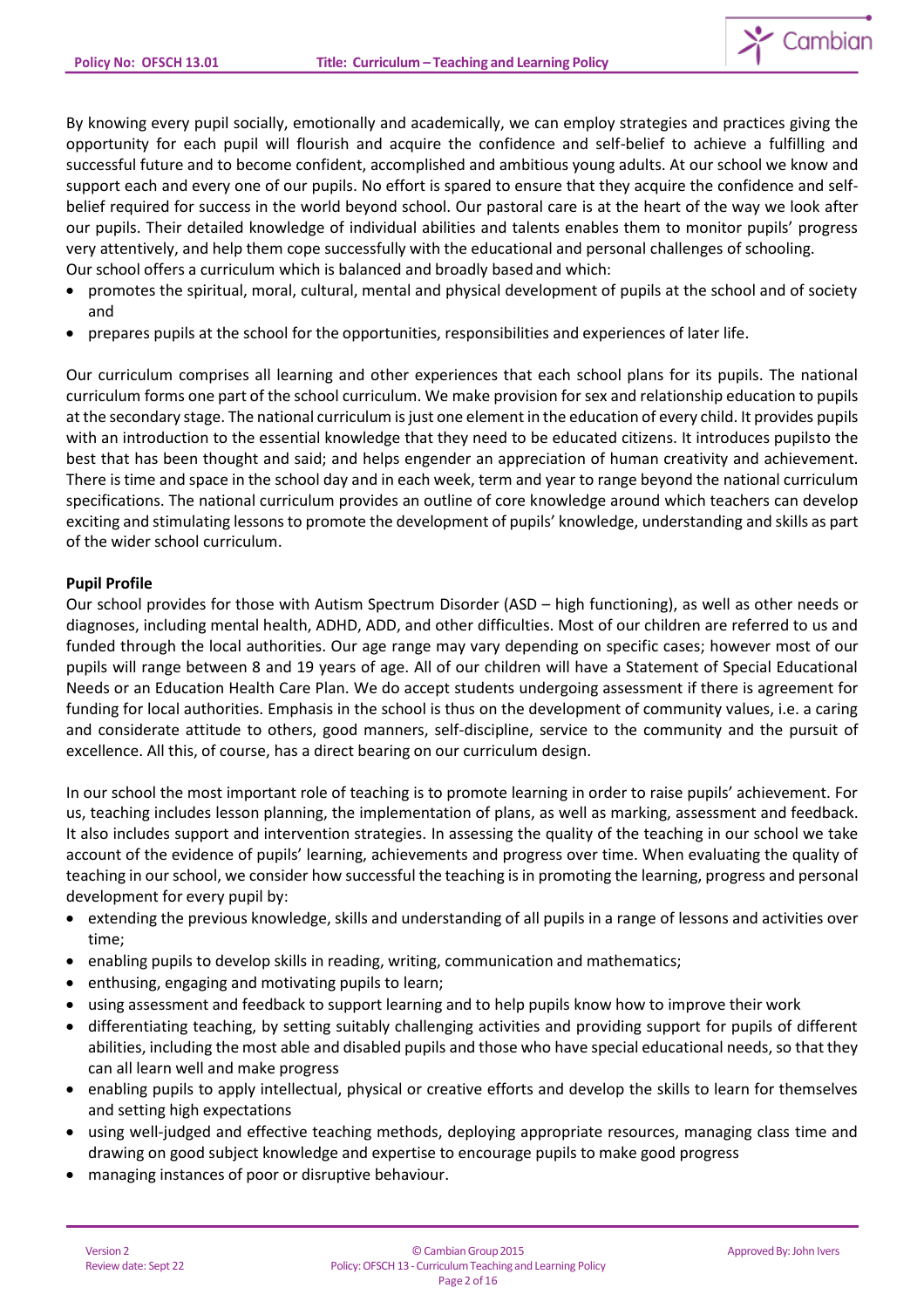

Potterspury Lodge School is a school whose success is founded on the recognition of the unique worth and importance of each pupil. This ensures that no pupil is anonymous or unsupported. Individual attention along with small class sizes promotes confident learning and academic progress. It is integral to our purpose and incumbent on us to enable a nurturing approach to pupils provided by our expert and exceptionally attentive pastoral system, which supports the personal, social and academic development of each pupil. The close relationship between teachers, pupils and parents/carers/guardians ensures that pupils' strengths are built upon and needs for their individual development addressed.

### **Values**

Our school curriculum is underpinned by the values of **Dream, Believe, Achieve** that we hold dear at Potterspury Lodge School. This is closely aligned with to Cambian's vision that, 'Everyone has a personal best'. The curriculum is the means by which the school achieves its objective of educating pupils in the knowledge, skills and understanding that they need in order to lead fulfilling lives, underpinned by these values. The curriculum seeks to promote the reputation of as a school that prepares pupils for further education and life-long involvement in learning, contributing confidently to an ethnically pluralistic society.

- We value the way in which all pupils are unique, and our curriculum promotes respect for the views of each individual pupil, as well as for people of all cultures. We value the spiritual and moral development of each person as well as their intellectual and physical growth.
- We value the importance of each person in our community. We organise our curriculum so that we promote cooperation and understanding between all members of our community.
- We value the rights enjoyed by each person in our society. We respect each pupil in our school for who they are and we treat them with fairness and honesty. We aim to enable each person to be successful and we provide equal opportunities for all the pupils at Potterspury Lodge School.
- We value our environment and we aim, through our curriculum, to teach respect for our world and how we should care for it for future generations, as well as our own.

In order to achieve the school's values, the curriculum will seek to reinforce the following features of Potterspury Lodge School which includes the:

- confidence, talent and high aspirations of its pupils;
- enquiring atmosphere and enjoyment of discourse that is a prominent feature of the school;
- support given to pupils in and outside the classroom by well-qualified, enthusiastic and knowledgeable staff.

Entry to programmes of study is, regardless of gender, race, disability, sexual orientation, religion or belief. In accordance with statutory requirements the School aims to make the curriculum accessible to all pupils as far as is reasonably practicable. The school has a policy for Special Educational Needs and Disabilities, and an Accessibility Plan which are available to parents on request. The children are encouraged to:

- have confidence in who they are as individuals, identifying courage as a worthy attribute;
- stand up for the positive values that engender meaningful loyalties and strong communities. These include: humility, dignity, compassion and integrity;
- promote supportive relationships, and a respect for diversity and difference;
- be self-disciplined, self-directed, and demonstrate self-control;
- participate in the transformation of their society through reflection, sensitivity and action**.**

## **Essential Skills**

Potterspury Lodge School is committed to providing a curriculum which ensures that all of its pupils acquire and develop skills appropriate to their age and aptitude in the following areas:

**Linguistic** *(*including French, Spanish, Japanese and Latin)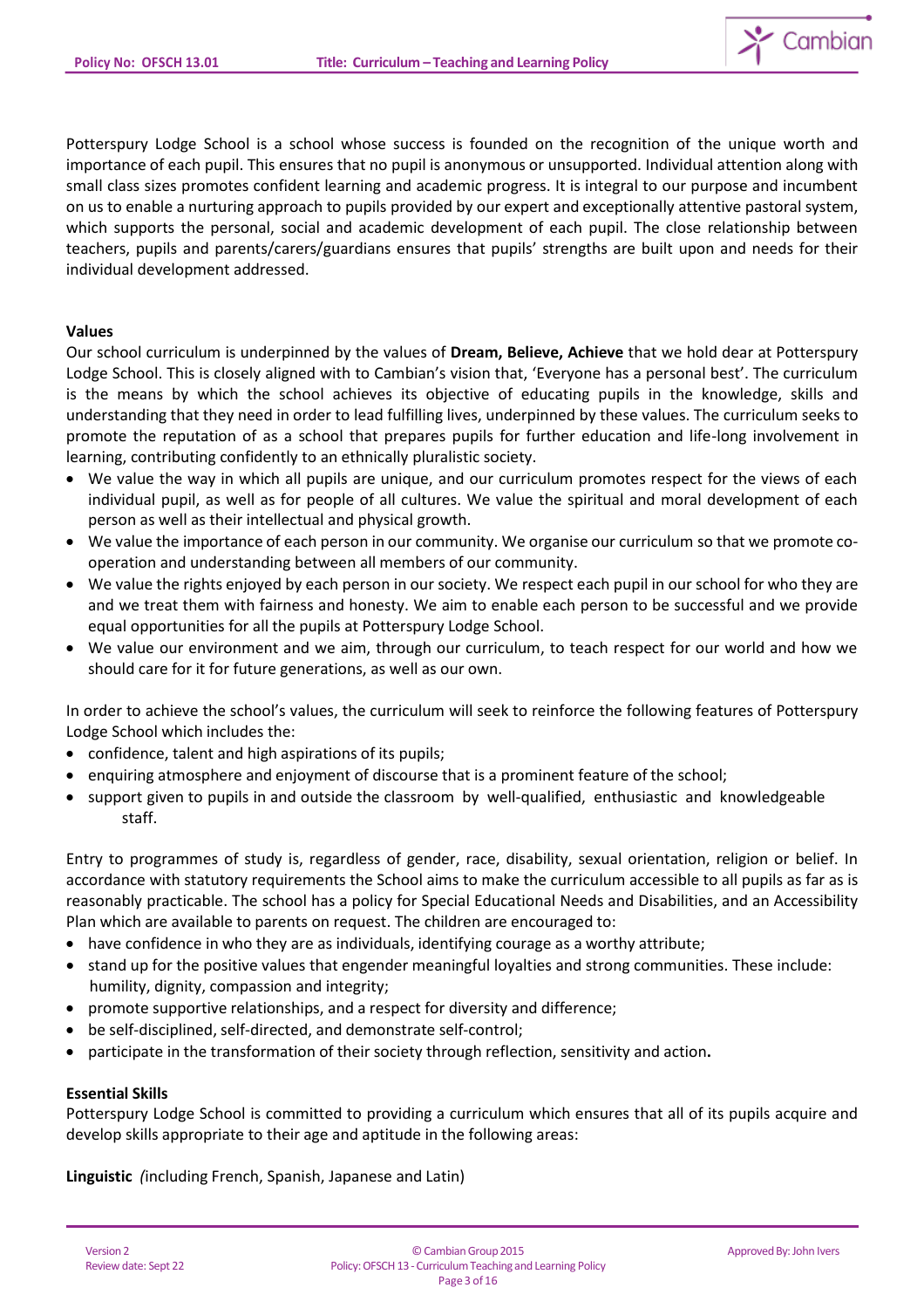

This area is concerned with developing pupils' communication skills and increasing their command of language through listening, speaking, reading and writing. These skills are most overtly brought into focus in lessons in English, and also in modern languages. The teaching of literacy and literary skills is not, however, confined to these subjects, and the policy of the school is that teachers of all subjects will encourage good linguistic and literary standards in all pupils' work. Communication skills are enhanced. There is emphasis on developing the reading and spelling abilities of all our pupils.

### **Mathematical**

This area helps pupilsto make calculations, to understand and appreciate relationships and patternsin number and space and to develop their capacity to think logically and express themselves clearly. Their knowledge and understanding of mathematics should be developed in a variety of ways, including practical activity, exploration and discussion.

#### **Scientific**

This area is concerned with increasing pupils' knowledge and understanding of nature, materials and forces and with developing the skills associated with science as a process of enquiry: for example, observing, forming hypotheses, conducting experiments and recording their findings.

### **Technological** (including Art, ICT and Food Technology)

These skills can include information and communication technology (ICT); developing, planning and communicating ideas; working with tools, equipment, materials and components to produce good quality products; and evaluating processes and products.

### **Human and Social** (including Citizenship, History and Religious Studies)

This area is concerned with people and with their environment, and how human action, now and in the past, has influenced events and conditions. In most schools, the subject of history make a strong contribution to this area. In our school our topic based Personal, Social and Health and Economic (PSHE) education alongside our knowledge and understanding of the world makes a strong contribution to this area.

#### **Physical**

This area aimsto develop the pupils' physical control and co-ordination as well astheir tacticalskills and imaginative responses, and to help them to evaluate and improve their performance. Pupils should also acquire knowledge and understanding of the basic principles of fitness and health.

*Aesthetic and creative* (including Art and Music). This area is concerned with the processes of making, composing and inventing. There are aesthetic and creative aspects of all subjects, but some make a particularly strong contribution, including art, music and the study of literature, because they call for personal, imaginative, and often practical, responses.

#### **Sex and relationships education**

The school provides Sex and Relationships education in the basic curriculum. Pupils are encouraged and guided by moral principles and taught to recognise the value of family life. The syllabus for the school's Sex and Relationships Education is available to parents/guardian/carers. It forms a key part of the Personal, Social and Health Education (PSHE) course and has regard for the government's guidance in *Sex and Relationship Education Guidance (0116/2000).* In accordance with the law the biological aspects of human reproduction remain compulsory for all pupils, but parents/guardian/carers may withdraw their pupils from any other part of the sex education provided without giving reasons.

#### **Political education**

Version 2 Review date: Sept 22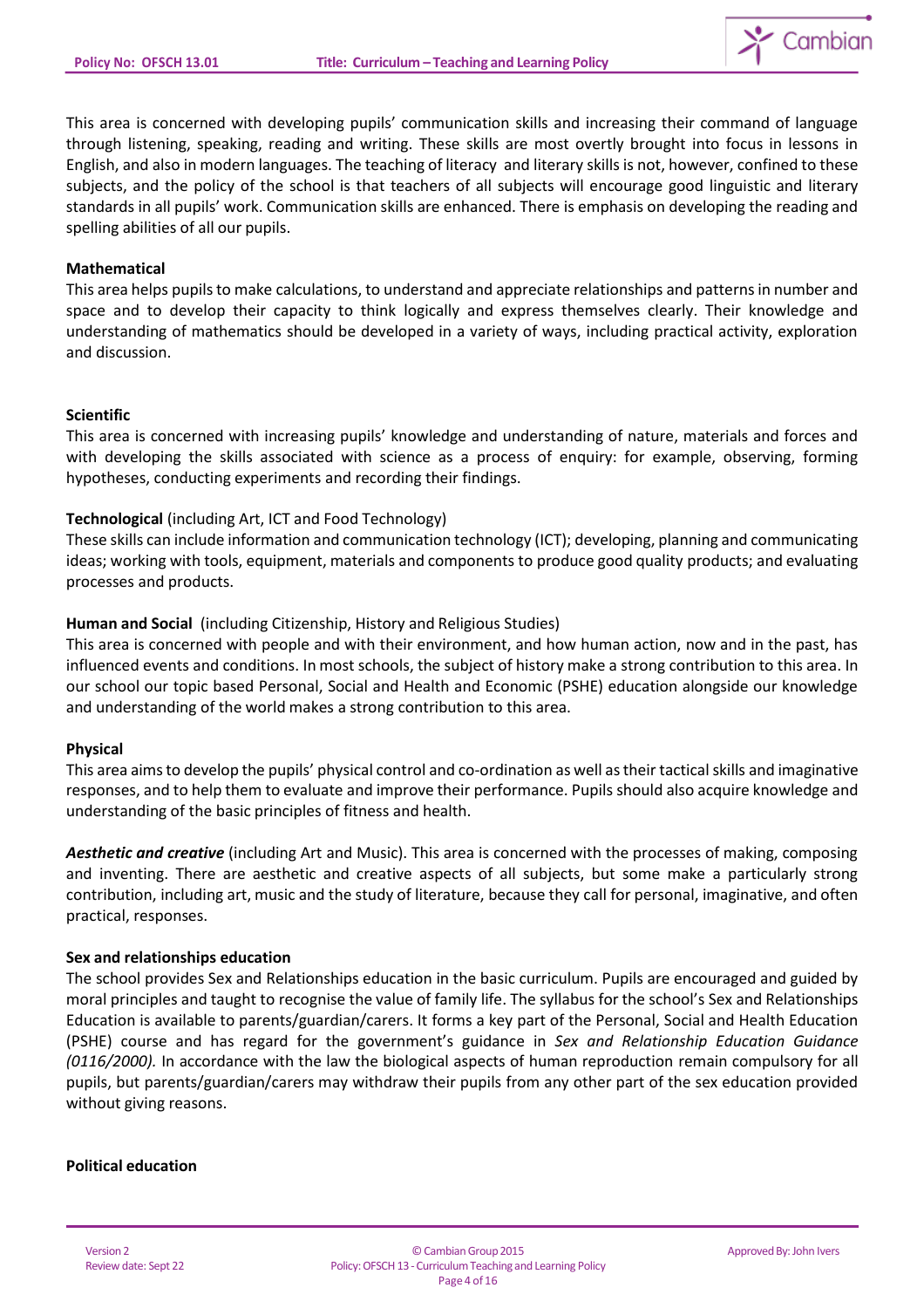

The promotion of partisan political views in the teaching of any subject in the school is forbidden by law. Political issues are introduced in a number of courses and are presented in a balanced manner.

### **Religious education**

Religious Education is incorporated into Citizenship lessons available to all pupils. Other religions are also taught, so pupils have a broader understanding of the diverse world that they are living in.

### **PE**

All pupils are expected to take part in the school's Physical Education programme. Pupils can only be excused from PE and Games lessons for medical reasons, for which a note from a parent will suffice, or other reasons agreed with the school.

### **Spiritual, Moral, Social and Cultural Development (SMSC)**

This policy statement and the declared values of the school are enhanced by the linked qualities of Spiritual, Moral, Social and Cultural Development. Potterspury Lodge School is a non-denominational school where pupils of all faiths and belief systems are encouraged to strive for academic excellence and a spirit of open and shared enquiry, whilst developing their individual potential and qualities of character so they can make a positive contribution to the world. This SMSC policy links and strengthens other policies so that the ideals of the school's ethos and mission statement become a reality for its Pupils. Whilst SMSC is integral to all aspects of our curriculum, PSHE and religious education make a strong contribution. Pupils are led towards distinguishing right from wrong, to respect the law and towards acting consistently with their beliefs and with a view to the consequences of their own and others' actions. We actively promote fundamental British Values of democracy, the rule of law, individual liberty and mutual respect and tolerance of those with different faiths and beliefs. Our school:

- leads pupils towards becoming confident and positive contributors to their community and effective users of its services and facilities according to their maturity;
- enables pupils to gain insights into the origins and practices of their own cultures and into those of the wider community;
- takes steps to ensure that the pupils appreciate racial and cultural diversity and avoid and resist racism, and
- ensure that pupils are able to understand and respond to risk, for example risks associated with extremism, new technology, substance misuse, knives and gangs, personal relationships and personal safety.
- enable pupils to develop their self-knowledge, self-esteem and self-confidence;
- encourage pupils to accept responsibility for their behaviour, show initiative and understand how they can contribute to community life;
- provide pupils with a broad general knowledge of public institutions and services in England;
- assist pupils to acquire an appreciation of and respect for their own and other cultures in a way that promotes tolerance and harmony between different cultural traditions;
- encourage pupils to respect the fundamental British values of democracy, the rule of law, individual liberty and mutual respect and tolerance of those with different faiths and beliefs and
- precludes the promotion of partisan political views in the teaching of any subject in the school.

We also take such steps as are reasonably practicable to ensure that political issues are brought to attention of pupils-

- while they are in attendance at the school;
- while they are taking part an extra-curricular activities which are provided or organized by or on behalf of the school; or
- in the promotion at the school, including through the distribution of promotional material, of extra-curricular activities taking place at the school or elsewhere;
- being offered a balanced presentation of opposing views.

Therefore the understanding and knowledge expected of the pupils in Potterspury Lodge School as an outcome of our positive approach to SMSC includes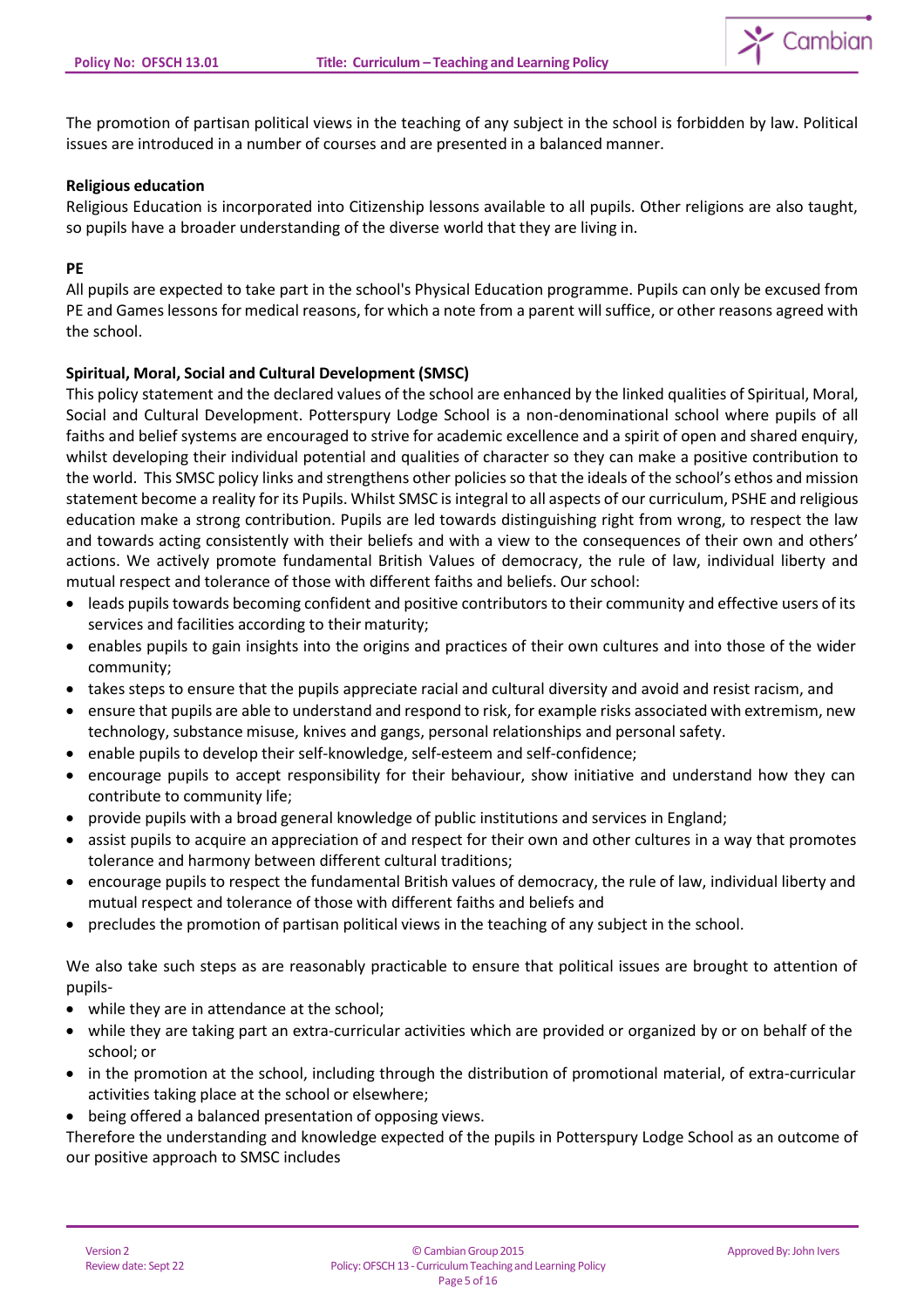

- An understanding of how citizens can influence decision-making through the democratic process;
- An appreciation that living under the rule of law protects individual citizens and is essential for their well-being and safety;
- An understanding that there is a separation of power between the executive and the judiciary, and that while some public bodies such as the police and the army can be held to account through Parliament, others such as the courts maintain independence;
- An understanding that the freedom to hold other faiths and beliefs is protected in law;
- An acceptance that people having different faiths or beliefs to oneself (or having none) should be accepted and tolerated, and should not be the cause of prejudicial or discriminatory behaviour;
- An understanding of the importance of identifying and combatting discrimination.

## **Personal, Social and Health Education (PSHE) and Citizenship**

Potterspury Lodge School is committed to providing a comprehensive programme of PSHE education for all pupils, which is appropriate to their age and needs. Responsibility for developing and implementing this programme rests with the Headteacher. Each child's PSHE education and Citizenship education informs all aspects of the school day. The form this takes ranges from the way we treat each other to planning food technology lessons based on individual's cultural heritage. We have a cross-curricular approach to PSHE education and its associated objectives may be addressed in such areas as Drama, Science, Assemblies or other curriculum areas. Our structured play sessions are specifically tailored to the needs of the group, from working with a child coping with parallel play to facilitating turn taking and initiation. We 'help pupils achieve more' by ensuring that all pupils are given the opportunity to be healthy, stay safe, enjoy and achieve, make a positive contribution and achieve economic wellbeing.

We provide positive experiences through planned and coherent opportunities in the curriculum, extra-curricular activities and through interactions with teachers and other adults for our pupils. Our range of artistic, sporting and other cultural opportunities is available to pupils through the curricular and extra-curricular programme, and their participation in these opportunities. We plan our, personal, social and health education and citizenship through assemblies and curricular areas to help our pupils acquire values and skillsto enable them to develop independence and choose their path in life. Insert name of school seeks to:

- develop an ethos and environment which encourages a healthy lifestyle for pupils;
- use the full capacity and flexibility of the curriculum to help pupils to achieve safe and healthy lifestyles;
- provide high quality Physical Education, with specialised teachers, and sport to promote physical activity;
- promote an understanding of the full range of issues and behaviours which impact upon a lifelong health and well-being.

We aim for our pupils to understand and appreciate the range of different cultures and faiths in modern democratic Britain. We use our schemes of work and other plans which enable pupils to develop an understanding of public services and institutions and to take their place in modern democratic British society. We provide a range of quality opportunities for pupils to take on responsibility in school and make a positive contribution to the school, local and wider communities.

## **Transition Support**

We carefully manage the transition of our pupils throughout the school and also in preparing pupils for further education. Potterspury Lodge School offers advice to pupils and their parents/guardian/carers about the transition process from Primary to Secondary and on to Post-16. Our staff also spends time towards the end of the current academic year working with their new prospective class for the year ahead. This allows pupils to familiarise themselves with their new teacher in readiness for the next year group. We are especially careful in ensuring that transitions for children with SEND are fully prepared at each stage both internally and externally.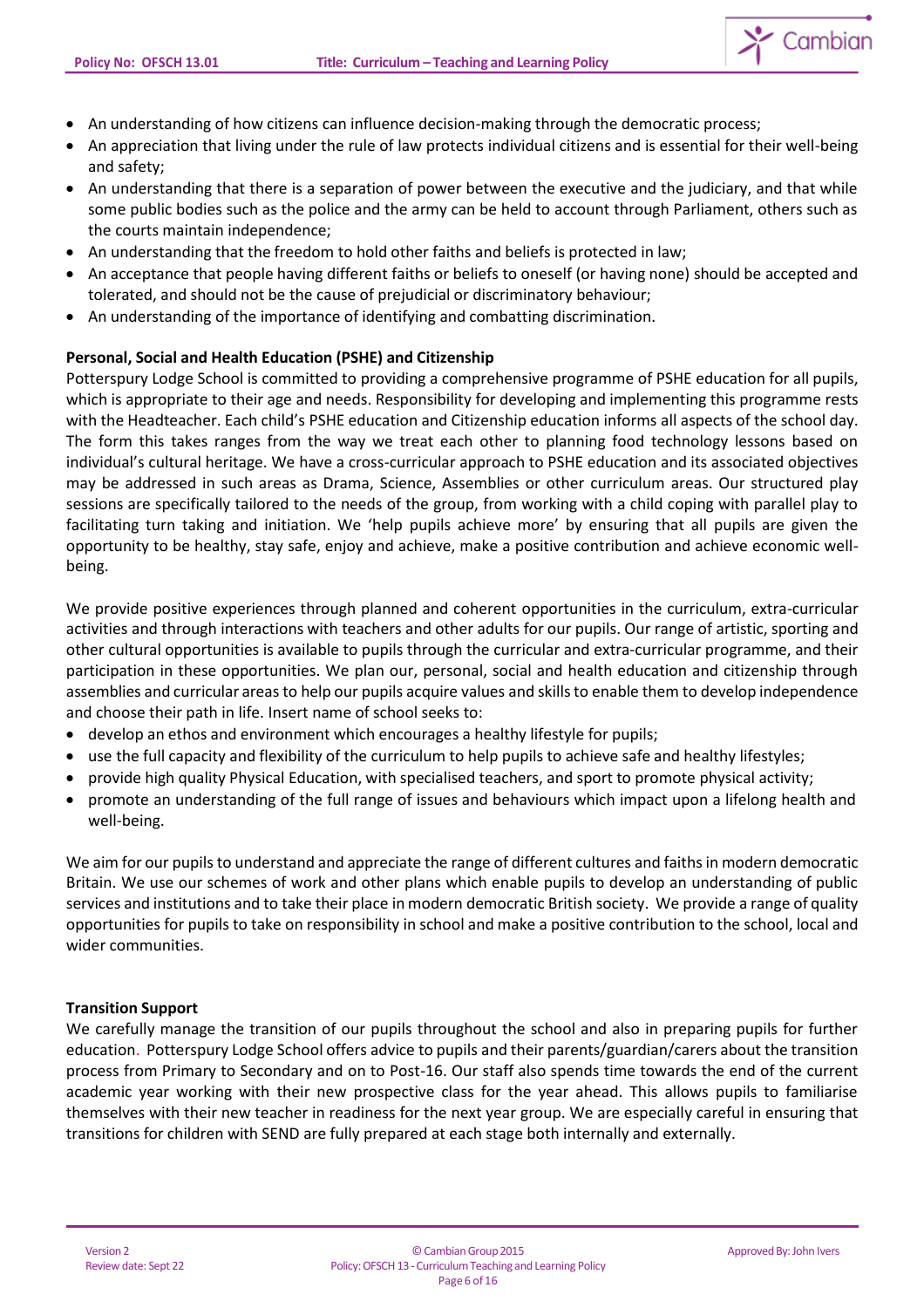

### **Preparation for the future**

Potterspury Lodge School provides an appropriate curriculum for preparing pupils for further higher education, career choices and adult life. We aim to provide pupils with insights into the world of work, the range of career opportunities available to them, entry routes and what further training and education they can and/or need to access. It arranges work experience and advice is given concerning further and higher education. Pupils benefit from on-site career/further education advice from a member of school staff but also have access to Prospects who come into school to provide impartial advice. A representative from Prospects also attends each EHCP annual review for KS4 and KS5 students. Work experience is woven into the curriculum and may take the form of a oneweek placement or an ongoing weekly placement across the academic year. These experiences are closely tailored to the needs of individual pupils.

### **Standards of attainment**

We carry out data analysis each year and use the data provided across the academic year to find out how well pupils in our school are achieving, compared with pupils in similar schools. We analyse the statistics to help answerthe following questions:

- Do pupils perform better in some subjects than others?
- Are there significant differences between boys' and girls' performances?
- How well are the more able pupils doing, and do enough pupils achieve the higher levels?
- Can we identify any groups of pupils who may be underperforming?
- Can we identify any groups of pupils who are gifted and talented?
- Can we compare expectations and estimates with final results?

### **The Curriculum, Academic Excellence and Public Examinations**

Whilst accepting the need to prepare its pupils for public examinations and further and higher education, Potterspury Lodge School will strive to ensure that the pursuit of these goals is consistent with achieving the other goals set out in this policy.

#### **Enrichment opportunities**

All pupils have the opportunity to develop existing interests and nurture new ones through a variety of enrichment activities, which operate during the school day. These reflect the talents and interests of the staff and pupils, while some will also involve the input and expertise of external specialists.

#### **Organisation and planning**

We plan our curriculum in three phases. We agree long-term plans whose schemes of work give an annual overview of the content of the curriculum for each key stage. From these plans the teachers identify curriculum aims appropriate for the year group they teach. The overview policies and plans are updated by our curriculum coordinator following liaison with all teaching staff. They indicate what topics are to be taught in each term and to which groups of pupils. Thislong-term plan is reviewed on an annual basis. In our medium-term plans, we give clear guidance on the objectives and teaching strategies that are used when teaching each topic. Our short-term plans are written by our teachers write on a weekly or daily basis. They are used to set out the learning objectives for each session and to identify the resources and activities required for the lesson. When teaching we focus on motivating the pupils and building on their skills, knowledge and understanding of the curriculum, so that they reach the highest level of personal achievement. We use the school curriculum plan to guide our teaching. Thissets out the aims, objectives and values of the school and details what is to be taught to each year group. These are reviewed annually and may be subject to change.

We base our teaching on our knowledge of the pupils' level of attainment. Teachers make on-going assessments of each pupil's progress, and they use this information when planning their lessons. It enables them to take into account the abilities of all their pupils. Our prime focus is to develop further the knowledge and skills of the pupils. We strive to ensure that all tasks set are appropriate to each pupil's level of ability. When planning work for pupils with special educational needs we give due regard to information and targets contained in the pupils' Individual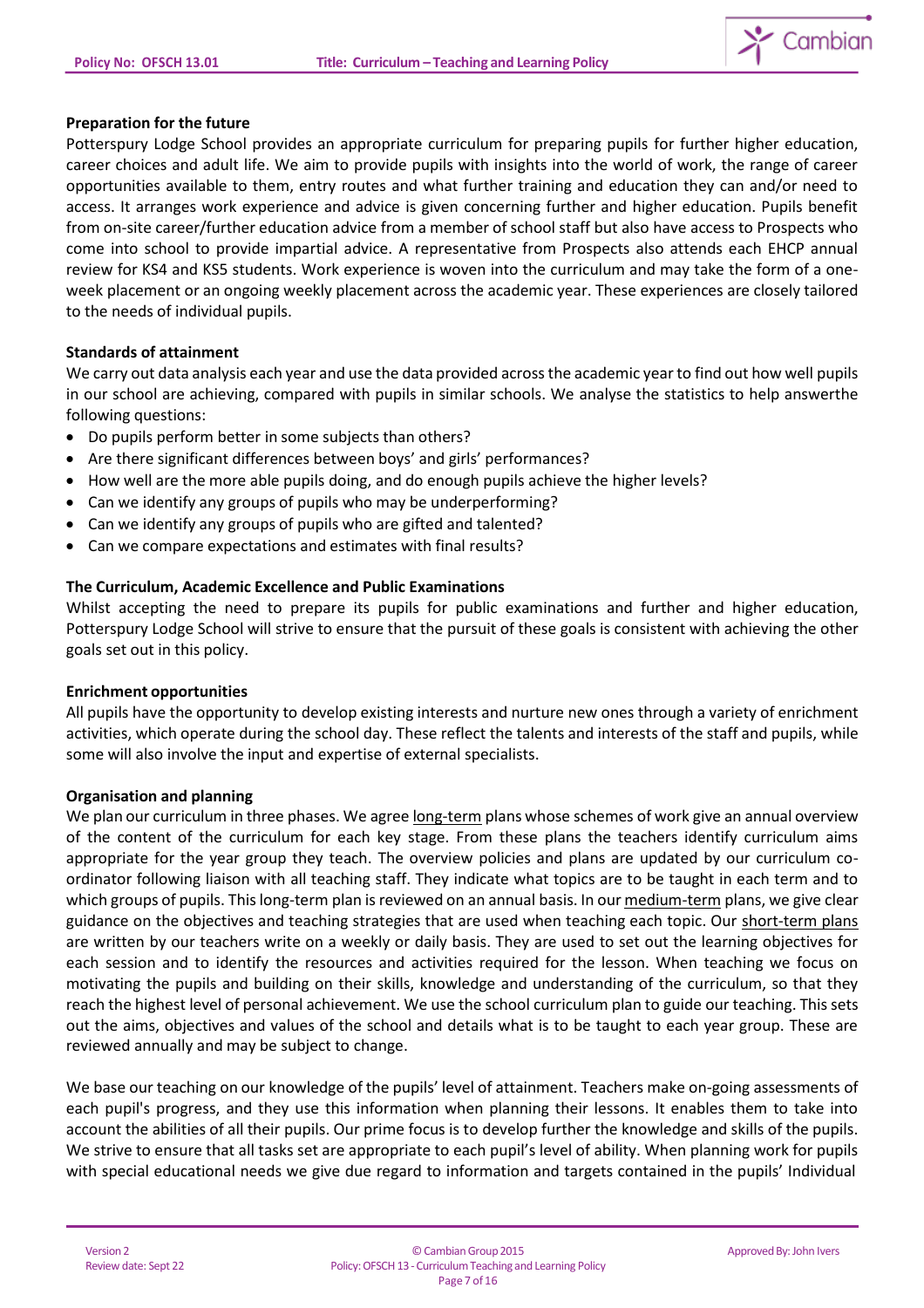

Learning Plans (ILPs). Teachers modify teaching and learning as appropriate for pupils with disabilities. We value each child as a unique individual, and teachers are familiar with the relevant equal opportunities legislation covering race, gender and disability. We strive to meet the needs of all our pupils, and to ensure that we meet all statutory requirements related to matters of inclusion. We have high expectations of our pupils, and we believe that their work here at Insert name of school is of the highest possible standard they can achieve.

### **Disapplication**

In accordance with the law the school has the right to respond to individual needs by modifying the curriculum programmes. Decisions will only be made after discussion with the parents/guardian/carers and will allow a pupil:

- to participate in extended work-related learning
- with individual strengths to emphasise a particular curriculum area
- making significantly less progress than other pupils of his/her age to consolidate his/her learning and progress across the curriculum.

The curriculum underpins the fundamental aims of the school. The curriculum must be seen as the major component of a pupil's education which, together with the pastoral care and the extra-curricular activities offered, help pupils to develop a wide range of key and transferable skills so that they leave the school equipped to become a valuable member of society. Our planned curriculum activities are organised in order to promote learning and personal growth and development. We aim to provide a challenging and stimulating curriculum which encourages an enthusiasm for learning, intellectual curiosity, creativity, personal growth and development. Fundamental to the ethos of Potterspury Lodge School our determination to provide an active learning environment for limitless minds. The school places great importance firstly on the individual development of each pupil, secondly, on the acquisition of the skills of research, evaluation and judgement required for independent study; thirdly, on the development of individual enthusiasms, both curricular and co-curricular; and fourthly on its pupils' development of qualities such as leadership, initiative and creativity.

The teaching at Potterspury Lodge School is committed to inspiring, motivating and enriching the learning opportunities of its pupils in terms of both curricular and co-curricular delivery. Teaching styles are adapted to meet the varying needs of our pupils. Our schemes of work are designed to bring the curriculum to life and are interpreted creatively by teachers to inspire and challenge pupils. To this end the aim of Potterspury Lodge Schoolisto provide a broadly based academic curriculum that will be delivered within the context of the school's aims andmission. The curriculum underpins the fundamental aims of Potterspury Lodge School. The school encourages its pupils to develop intellectual independence and an enduring love of learning for its own sake, equipping them for the challenges of a rapidly changing world. The programmes of study at the school are inclusive of the National Curriculum. They include not only the full range of academic subjects but also a wide variety of physical and creative experiences. Pupils benefit from opportunities to exercise initiative, develop team-working skills, and participate in visits beyond the classroom. The curriculum not only supports pupils' academic progress but also fosters in them awareness and understanding of a range of spiritual, moral, cultural and social issues. In this way, it promotes their development into compassionate, empathetic and confident individuals.

#### **Effective Ethos and Classroom Environment**

Potterspury Lodge School provides an academically challenging environment which is vibrant, happy, creative and stimulating. Our teachers have high expectations but equally foster a nurturing environment in order to promote pupils' academic growth and to provide the support they need in order to make excellent progress in their studies. We believe that a purposeful and structured learning environment is essential in promoting high standards. A positive caring environment and culture will promote positive self-esteem and confidence. Organised resources, displays of children's work, stimulating materials and bright, colourful, language enriched displays all help to provide the Optimal Learning Environment. We do, however, take into account the needs of our ASD learners by providing areas which are not overwhelming for those young people with sensory difficulties. We try to ensure that all tasks and activities that the children perform are safe. When we plan to take children out of school, we follow Department for Education (DfE) and Health and Safety (HSE) advice. We issue a 'one off' consent form for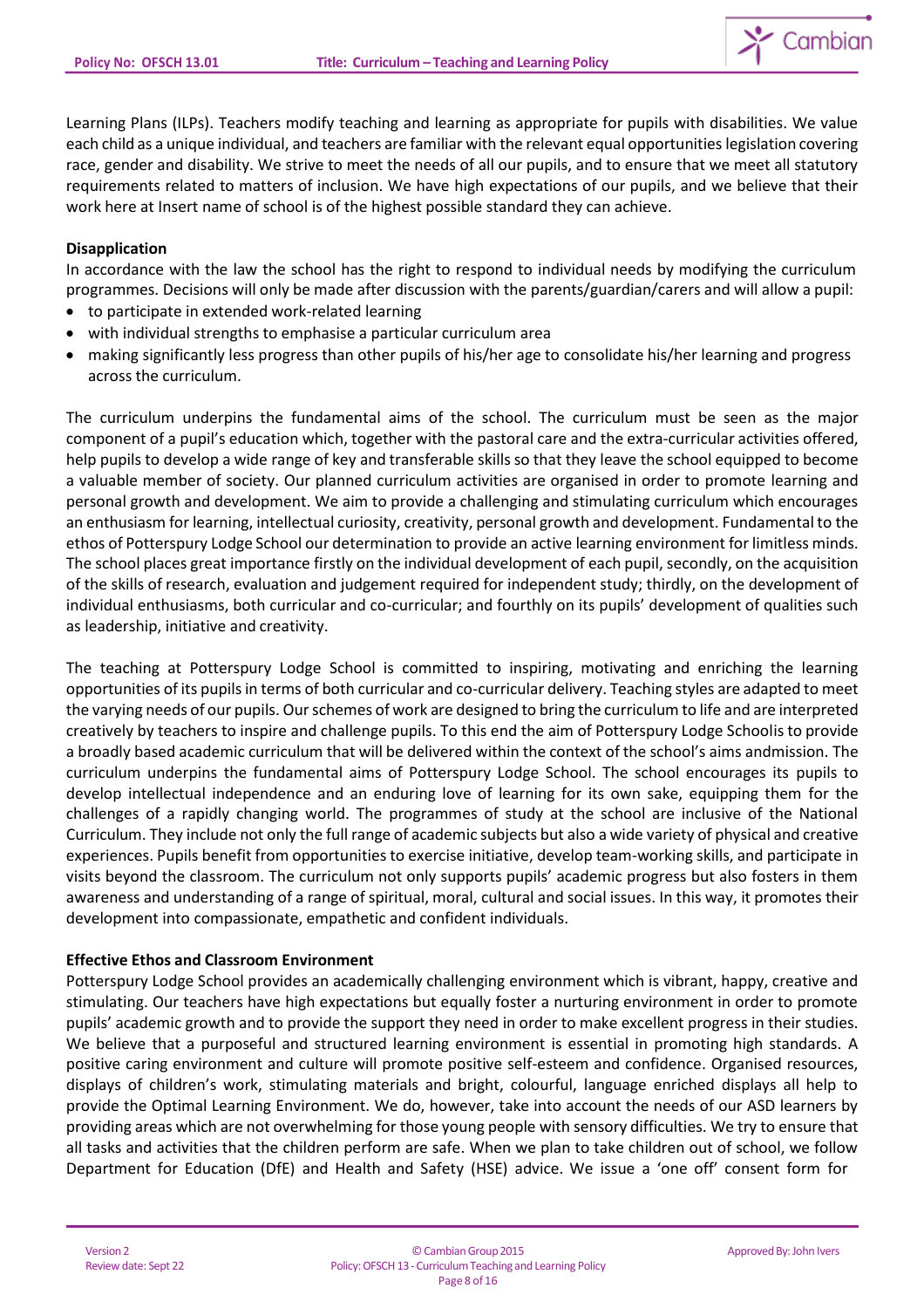

parents/guardian/carers to sign when a child enrols at school and an additional consent form for residential and adventure activities. We provide details of proposed outings for parents/guardian/carers' information

Our school is an attractive learning environment. We ensure that all pupils have the opportunity to display their best work at some time during the year. We believe that an appropriate and stimulating environment sets the climate for learning, and an exciting classroom promotes independent use of resources and high-quality work by the pupils. All our teachers reflect on their strengths and weaknesses and plan their professional development needs accordingly. We do all we can to support our teachers in developing their skills, so that they can continually improve their practice. We conduct all our teaching in an atmosphere of trust and respect for all.

Each of our teachers makes a special effort to establish good working relationships with all pupils in the class. We treat the pupils with kindness and respect. We recognise that they are all individuals with different needs, but we treat them fairly and give them equal opportunity to take part in class activities. All our teachers follow the school policy with regard to discipline and classroom management. We set and agree with pupils the class code of conduct. We expect all pupils to comply with these rules that we jointly devise to promote the best learning opportunities for all. We praise pupils for their efforts and, by so doing, we help to build positive attitudes towards the school and learning in general. We insist on good order and behaviour at all times. When pupils misbehave we follow the guidelines for sanctions as outlined in our school behaviour policy.

We aim to provide a learning environment which is challenging and stimulating, peaceful and calm, happy and caring, organised and well resourced, makes learnings accessible, encouraging and appreciative, welcoming, enabling equal access and inclusion and providing a professional working atmosphere**.** The role of the Principal is to provide strategic lead and direction, support and offer advice to colleagues and monitor pupil progress in specific subject area or activities.

## **The curriculum and members of teaching staff**

Teachers ensure that an appropriate level and standard of homework is regularly set and marked so that learning outcomes may be consolidated and the needs of individual Pupils identified and met. We appreciate that people learn best in different ways. At our school we provide a rich and varied learning environment that allows pupils to develop their skills and abilities to their full potential. **'**Pupils learn and flourish when they are healthy, protected from harm and authentically engaged and stimulated*.*'

Through our teaching we aim to:

- enable pupils to become confident, resourceful, enquiring and independent learners;
- foster pupils' self-esteem and help them build positive relationships with other people;
- develop pupils' self-respect and encourage pupils to respect the ideas, attitudes, values and feelings of others;
- show respect for all cultures and, in so doing, to promote positive attitudes towards other people;
- cater for the needs of individual pupils;
- personalise learning;
- enable pupils to understand their community and help them feel valued as part of this community;
- help pupils grow into reliable, independent and positive citizens;
- Enable achievement and provide challenge appropriate to the ability, interests and needs of each Pupil;

## **Auditing our Curriculum, Teaching and Learning:**

We ask ourselves the following questions when auditing our current performance:

- How well are we doing?
- How do we compare with similar schools?
- What more should we aim to achieve?
- What must we do to make it happen?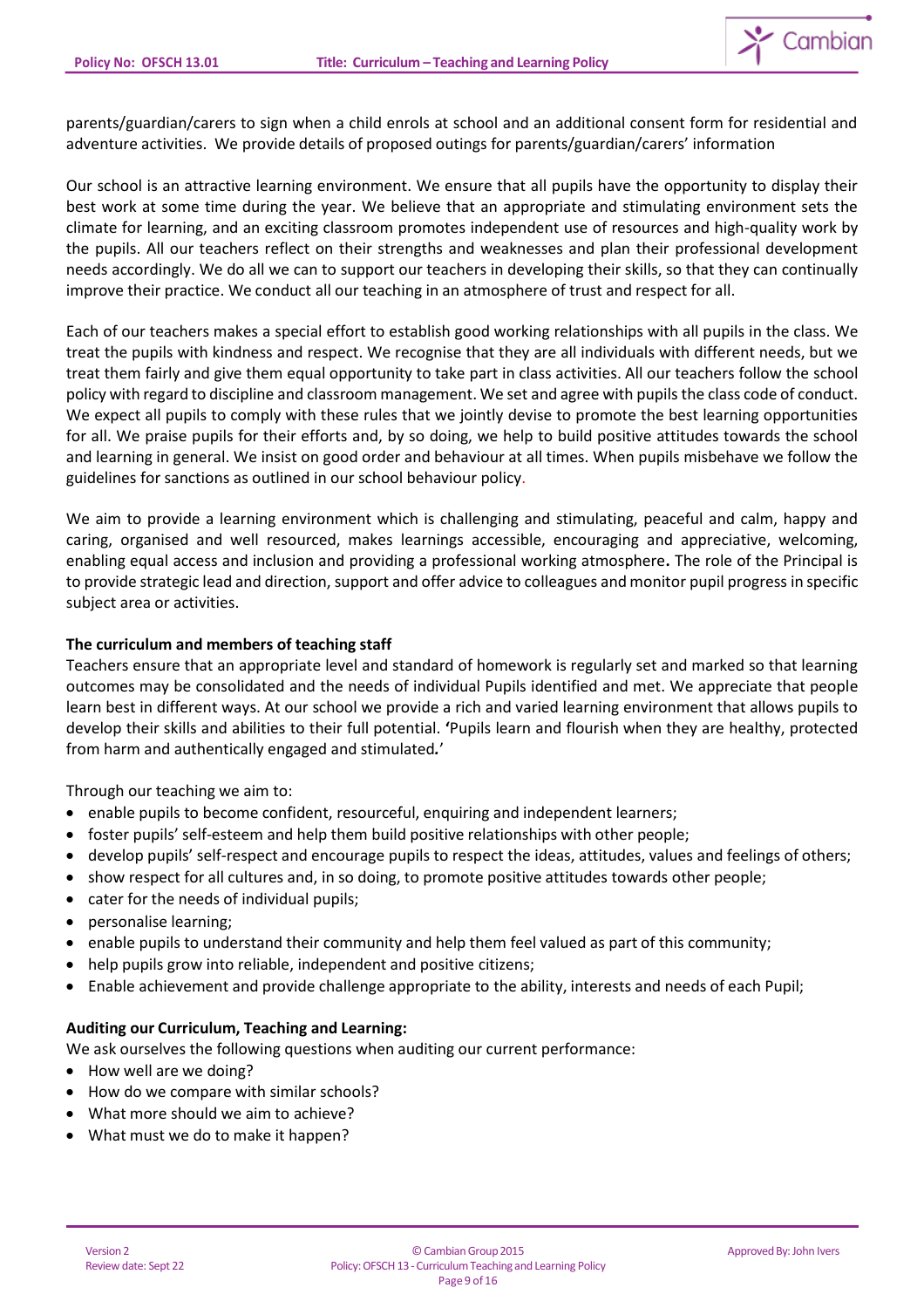

In Potterspury Lodge School the most important role of teaching is to promote learning in order to raise pupils' achievement. For us, teaching includes lesson planning, the implementation of plans, as well as marking, assessment and feedback. It also includes support and intervention strategies. In assessing the quality of the teaching in our school we take account of the evidence of pupils' learning, achievements and progress over time. When evaluating the quality of teaching in our school, we consider how successful the teaching is in promoting the learning, progress and personal development for every pupil by:

- extending the previous knowledge, skills and understanding of all pupils in a range of lessons and activities over time;
- enabling pupils to develop skills in reading, writing, communication and mathematics;
- enthusing, engaging and motivating pupils to learn;
- using assessment and feedback to support learning and to help pupils know how to improve their work;
- differentiating teaching, by setting suitably challenging activities and providing support for pupils of different abilities, including the most able and disabled pupils and those who have special educational needs, so that they can all learn well and make progress;
- enabling pupils to apply intellectual, physical or creative efforts and develop the skills to learn for themselves and setting high expectations;
- setting appropriate homework;
- using well-judged and effective teaching methods, deploying appropriate resources, managing class time and drawing on good subject knowledge and expertise to encourage pupils to make good progress;
- managing instances of poor or disruptive behaviour.

Behaviour that undermines the happy environment that is such a hallmark of Potterspury Lodge School life, such as bullying, insensitivity, discrimination, bad language or acts of intolerance, will not be accepted When evaluating the quality of the curriculum, we consider:

- the impact of the curriculum on pupils' academic and personal development and in preparing them for the opportunities, choices, responsibilities and experiences of adult life;
- the contribution of the curriculum to the school's particular ethos and aims and the impact on pupils' academic and personal development and well-being;
- how well curriculum planning is supported by appropriate schemes of work, builds systematically upon pupils' prior experience and plans for progression and
- the extent to which the curriculum is enriched by extra-curricular opportunities and through collaboration with other schools and organisations, including, for example, to provide appropriate careers guidance for our senior pupils and the views of our pupils, parents/guardian/carers and staff.

We design our curriculum to ensure that it is broad, well balanced and covers all the required areas of learning. We modify our curriculum and teaching to meet the needs of individuals and groups of pupils including our gifted and talented and disabled pupils or those with a special educational need. When evaluating the quality of the curriculum, we consider:

- the impact of the curriculum on pupils' academic and personal development and in preparing them for the opportunities, choices, responsibilities and experiences of adult life;
- the contribution of the curriculum to the school's particular ethos and aims and the impact on pupils' academic and personal development and well-being;
- how well curriculum planning is supported by appropriate schemes of work, builds systematically upon pupils' prior experience and plans for progression;
- the extent to which the curriculum is enriched by extra-curricular opportunities and through collaboration with other schools and organisations, including, for example, to provide appropriate careers guidance for our senior pupils and

 $\sum$  Cambian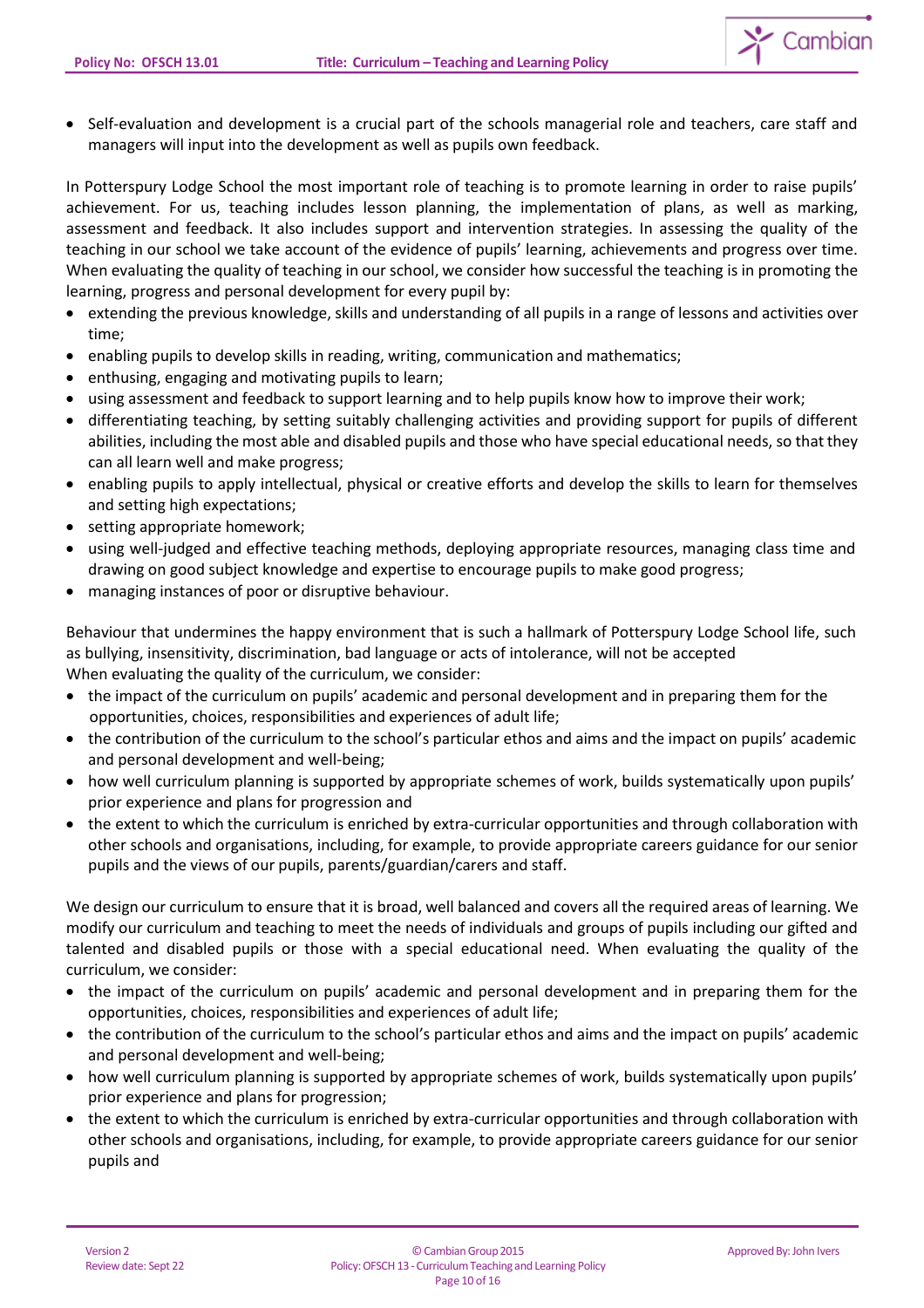

• the views of our pupils, parents/guardian/carers and staff.

## **Effective Teaching - Expectations of Staff**

Staff are expected to actively promote the curriculum aims by:

- having high expectation of pupils.
- employing a variety of learning and teaching methods.
- ensuring that pupils are enabled to access the curriculum and given opportunities to be successful.
- delivering lessons which build upon previous experience, providing continuity and progression.
- providing learning opportunities which offer depth and challenge and motivate and inspire children.
- involving children in the process of learning, by discussing work, giving regular formative feedback through discussion, assessment and marking, negotiating targets and encouraging children to evaluate their personal achievements.
- developing pupils' skills to become independent learners.
- encouraging, reward and value achievement and effort, both formally and informally, through praise in the learning environment.
- working in partnership with children, staff and parents/guardian/carers to achieve shared goals.
- keeping parents/guardian/carers /carers regularly and fully informed about the progress and achievements of their children through reports and parents evenings.

The Head of Education carries out book appraisals, whereby books are checked for consistency of marking and being up to date. Planning appraisals are carried out by Head of Education who check planning is up to date and evaluated. All teachers are observed working with classes once or twice a year, and Newly Qualified Teachers (NQTs) are observed each half term. The criteria that we use have been agreed by all teachers, and are part of our teaching and learning policy. The teacher and the observer follow the observation with a discussion. The observer notes the strengths and areas for development, and gives a copy of this information to the teacher. The Head of Education uses the information gained from this monitoring process to help identify common development points which can be addressed in the school's training programme for continuing professional development.

Direct observation **must** be supplemented by a range of other evidence to enable inspectorsto evaluate the impact that teaching has had on pupils' learning. Such additional evidence should include:

- observing some lessons jointly with senior staff before discussing them also with the teacher who has been observed;
- discussing with pupils the work they have done and their experience of teaching and learning over longer periods;
- discussing teaching and learning with staff;
- taking account of the views of pupils, parents/guardian/carers and carers, staff and placing authorities, where appropriate;
- taking account of the school's own evaluations of the quality of teaching and its impact on learning and
- scrutinising the standard of pupils' work, noting:
- how well and frequently marking and assessment are used to help pupils to improve their learning
- the level of challenge provided.

## **Effective learning**

We acknowledge that people learn in many different ways, and respond best to different types of input (visual, auditory and kinaesthetic); we must therefore deliver teaching in different ways to address the needs of all our learners. Our schemes of work are designed to bring the curriculum to life and are interpreted creatively by teachers to inspire and challenge pupils. We ensure the best possible environment for learning by developing a positive atmosphere in which Pupils feel safe and feel they belong, in which they enjoy being challenged, but in which they enjoy learning, and know that they will succeed (because they know the challenge will have been set at the right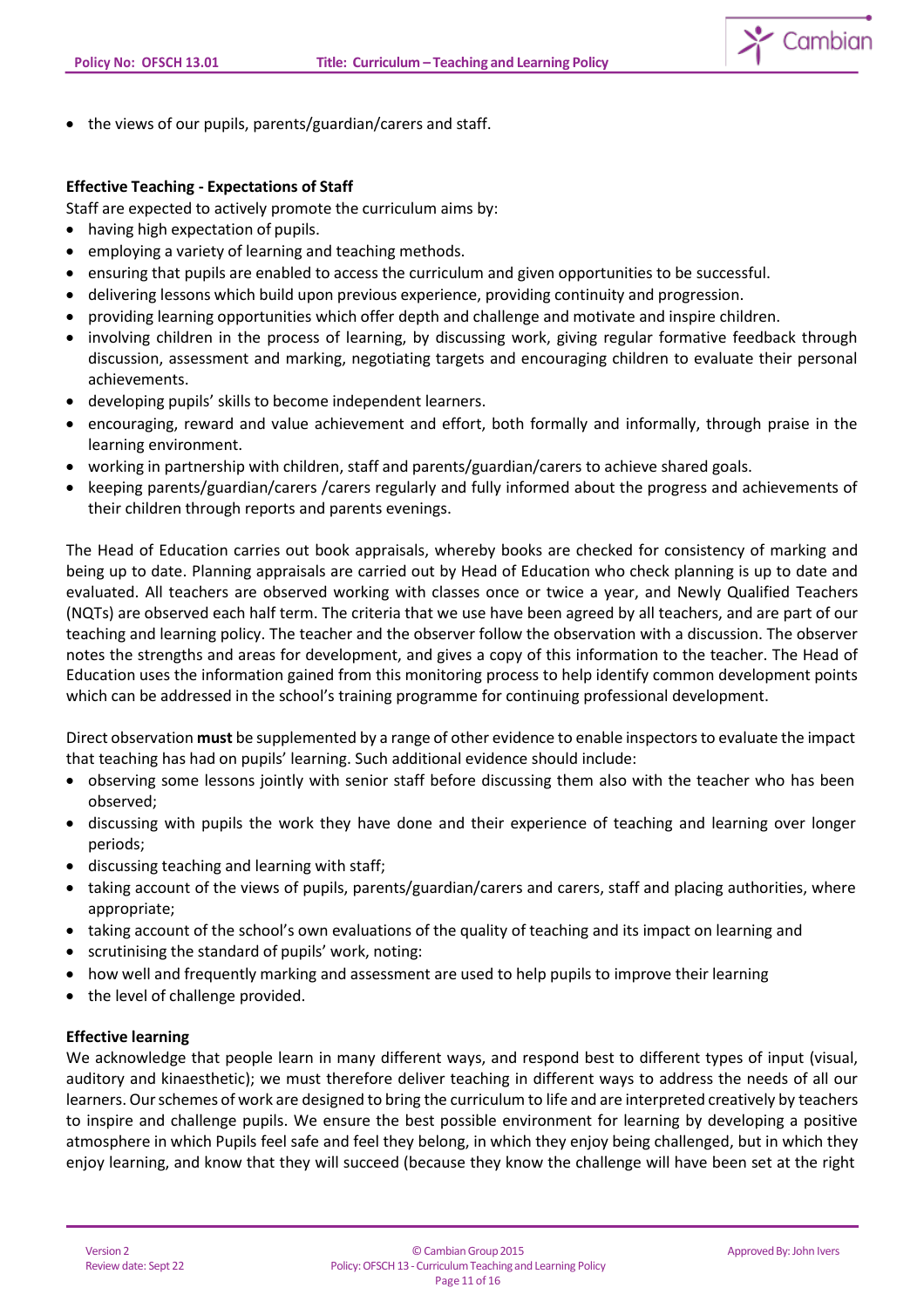

level). We provide small class sizes which ensure that each pupil's individual strengths, talents and aptitudes are nurtured and developed. All teaching is structured to maximise learning opportunities and lessons are planned in accordance with the following principles:

- the teaching should build on previous learning ;
- the teacher should explain the learning objectives, and why the lesson is important;
- it should allow pupils to see the links within learning;
- the lesson should be presented in a range of styles;
- it should allow opportunities for the pupils to build up their own understanding through various activities;
- it should allow opportunities for the pupils to review what has been learnt;
- it should have built-in opportunities for feedback to the pupils, celebrating success and reviewing learning strategies;
- the teaching should indicate what the next step in the learning will be.

We encourage pupils to take responsibility for their own learning, to be involved as far as possible in reviewing the way they learn, and to reflect on how they learn – what helps them learn and what makes it difficult for them to learn. Assessment and marking are an integral part of the teaching and learning process. As outlined in the Assessment and Marking Policy, informal formative assessment takes place continuously in the classroom and comprises of:

- well understood learning objectives which are shared with the pupils
- sharing or creating learning outcomes with the pupils to make them partners in their learning;
- plenaries being used as assessment opportunities:
- effective teacher questioning;
- observations of learning;
- analysing and interpreting evidence of learning to inform future planning;
- sensitive and positive feedback to Pupils;
- formative feedback being used to give pupils the opportunity to develop their own work and skills
- Pupils understanding how well they are doing and how they can improve.

#### **Effective Planning**

The curriculum must be seen as the major component of a pupil's education that, together with the pastoral care and the co-curricular activities offered, helps pupils to develop a wide range of key and transferable skills so that they leave Potterspury Lodge School equipped to become valuable members of society. Our planned curriculum activities are organised in order to promote learning and personal growth and development. We aim to provide a challenging and stimulating curriculum which encourages an enthusiasm and love for learning, intellectual curiosity, creativity, personal growth and development. When teaching we focus on motivating the Pupils and building on their skills, knowledge and understanding of the curriculum, so that they reach the highest level of personal achievement. We use the school curriculum plan to guide our teaching. Thissets out the aims, objectives and values of the school and details what is to be taught to each year group. We base our teaching on our knowledge of the Pupils' level of attainment. Teachers make ongoing assessments of each pupil's progress, and they use this information when planning their lessons. It enables them to take into account the abilities of all their pupils. Our prime focus is to develop further the knowledge and skills of the pupils. We strive to ensure that all tasks set are appropriate to each pupil's level of ability and provide an appropriate level of stretch and challenge.

When planning work for pupils with special educational needs we give due regard to information and targets contained in the pupils' Individual Learning Plans (ILPs). Teachers modify teaching and learning as appropriate for pupils with disabilities. We value each child as a unique individual, and teachers are familiar with the relevant equal opportunities legislation covering race, gender and disability. We strive to meet the needs of all our pupils, and to ensure that we meet all statutory requirements related to matters of inclusion. We have high expectations of our pupils, and we believe that their work here at Insert name of school is of the highest possible standard. We set academic targets for the pupils in each academic year and we share these targets with pupils and their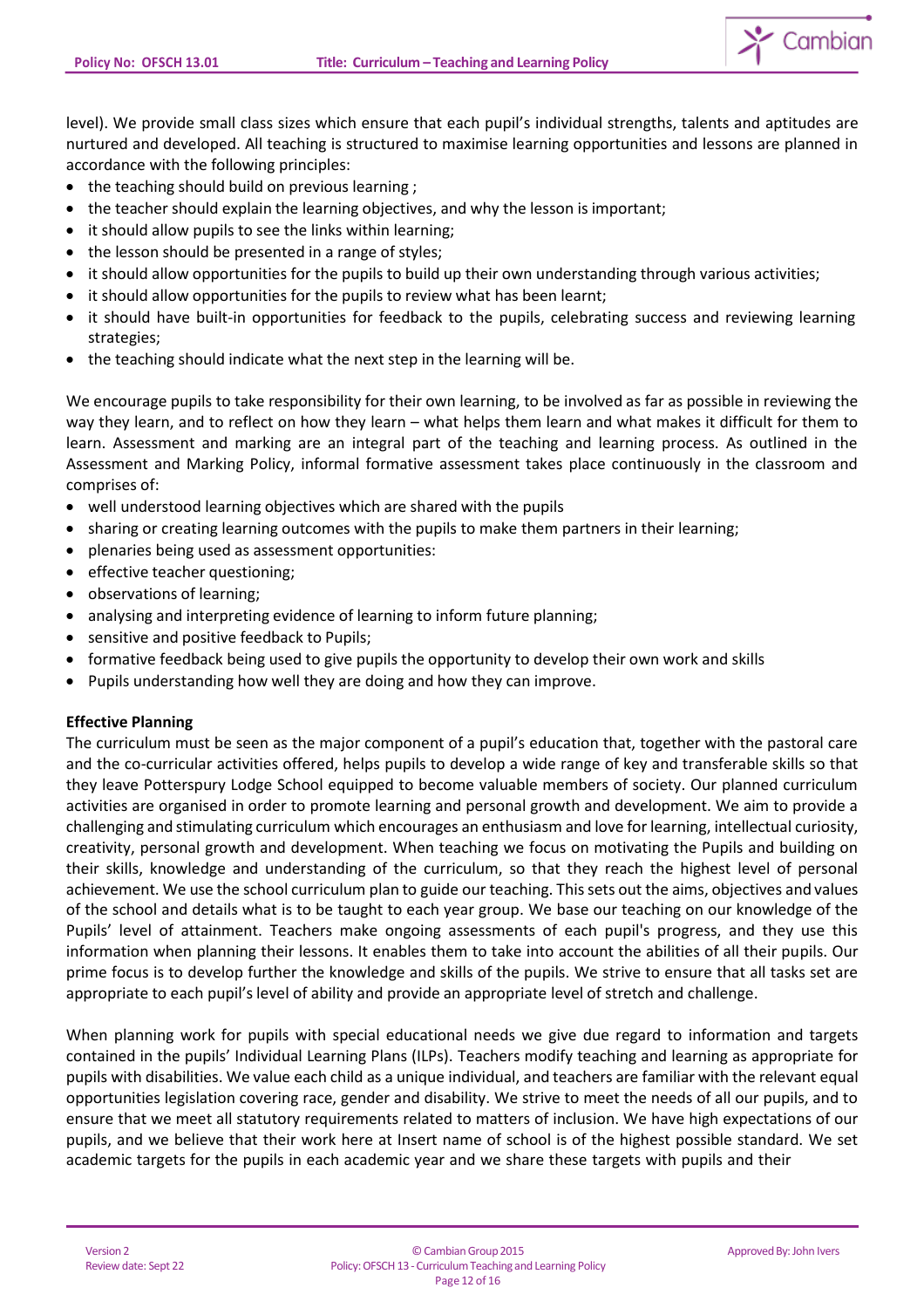

parents/guardian/carers. We review the progress of each pupil at the end of term. Our lessons have clear learning objectives. Our lesson plans contain information about the tasks to be set, the resources needed, and the way we assess the pupils' work. We evaluate all lessons so that we can modify and improve our teaching in the future

**Children with Additional and Special Educational Needs and Disabilities (SEND): The curriculum and the work of the Teaching and Learning personnel - please also refer to our** *Special Educational Needs and Disabilities Policy* All of our students have an Education, Health and Care Plan and our curriculum is designed to provide access and opportunity for all children in the Primary and Secondary School. If we think it necessary to adapt the curriculum to meet the needs of individual children, then we do so only after parents/guardian/carers have been consulted.

Our school complies with all legislative and best practice requirements to meet the individual needs of our pupils. We always provide additional resources and support for children with learning difficulties and/or disabilities. The school provides an Individual Learning Plan (ILP) for each of the pupilsin Potterspury Lodge School and this sets out the nature of the special need, and outlines how the school will aim to address the need. It also sets out targets for improvement, so that we can review and monitor the progress of each child at regular intervals. The SENCO liaises with the child's teachers to ensure that the education he or she receives fulfils its requirements and participates fully in the annual review.

### **English as an Additional Language (EAL)**

We are committed to providing pupils with the necessary support and teaching who require English as an additional language. To this end there is a policy in place and established practices implemented by the school.

### **Learning outside the classroom - Educational visits/off-site activities**

Integral to our curriculum is a wide range of educational experiences that extend beyond the classroom door. The Potterspury Lodge School curriculum offers a series of educational journeys that deepen the pupils' understanding of the world around them. Trips extend pupils' knowledge of past and present. When the children move to the Secondary School they have the opportunity for educational visits further afield. Our experience is that pupils forge strong bonds of friendship during the trips, and their respect for one another grows as a result of sharing the experiences.

#### **Enrichment opportunities**

All pupils have the opportunity to develop existing interests and nurture new ones through a variety of enrichment activities which take place during the school day. These reflect the talents and interests of the staff and pupils. We ensure that all tasks and activities that the pupils perform are safe. When we plan to take pupils out of school, we follow a strict set of procedures to ensure safety: the venue is visited, risk assessments are completed, and various permissions are obtained. Parents/guardian/carers are informed, and their permission obtained before the visit takes place. Learning Support Assistants and other adult helpers are deployed as effectively as possible. Sometimes they work with individual pupils and sometimes they work with small groups.

#### **Homework**

Homework is set when there is an agreement with the pupil and home. Many of our young people struggle with the concept of completing school work at home and therefore we ensure that vital content and revision is covered as part of the school day.

#### **Careers guidance - please also refer to our** *vocational policy*

Pupils at Potterspury Lodge School are supported in their preparation for formal examinations at various stages of their education. They receive specific support that includes guidance on revision technique, making notes, examination technique and management of stress. Pupils are encouraged to learn about their own academic strengths and weaknesses and the type of learning method that best suits them as an individual. Whilst we do not specifically instigate careers advice until Year 9, we provide opportunities for pupils to understand the world of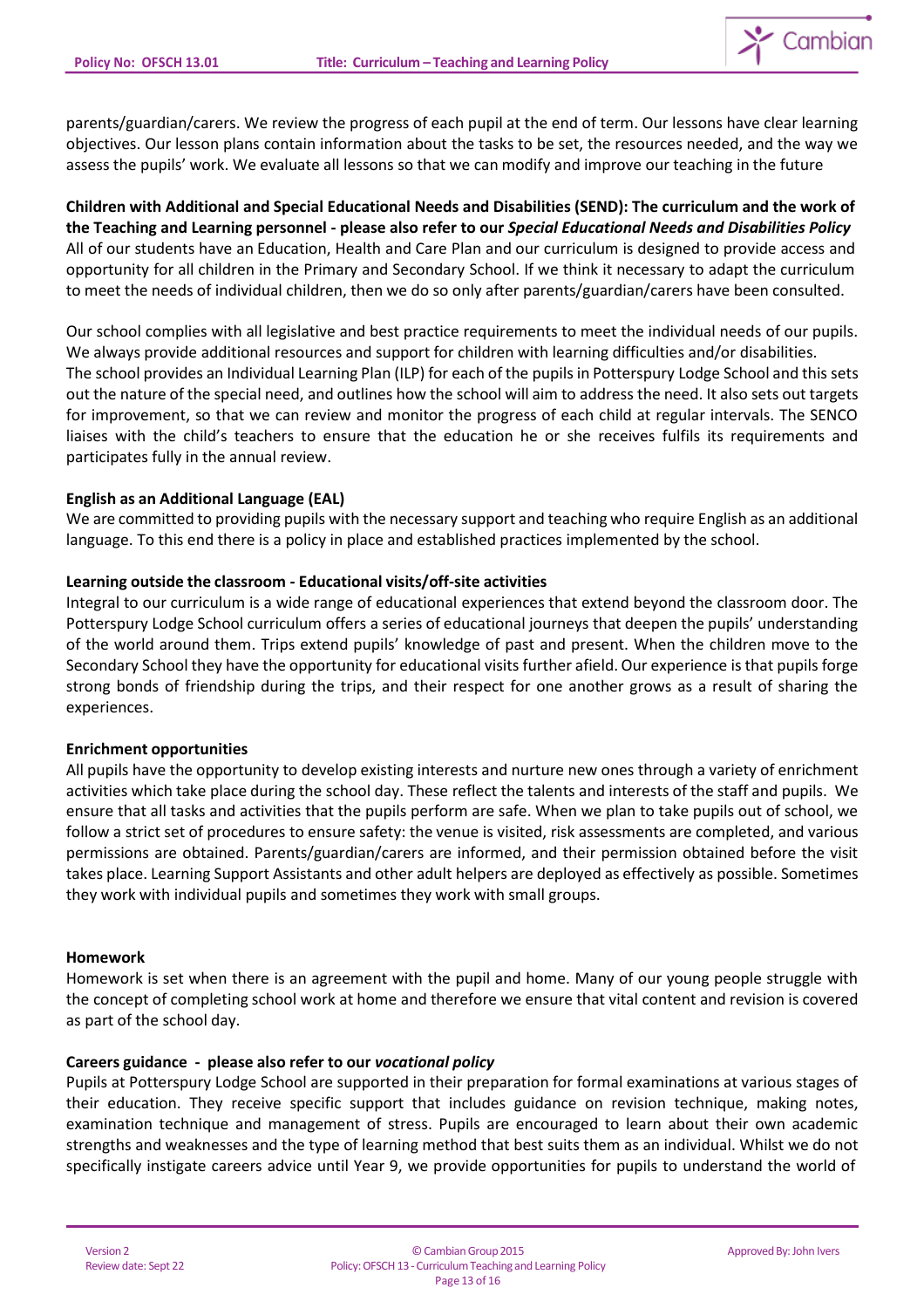

work and the promotion of their economic wellbeing via assemblies and in lessons. There are talks from professionals in various fields as well as visits to places of employment and manufacture. Through visiting speakers pupils receive motivational and inspirational guidance that will help them in their current and future endeavours. Pupils receive interview training at the appropriate stage. These are a few of the ways in which pupils are prepared for the future beyond Potterspury Lodge School.

## **Communication with Parents/Guardian/Carers**

We believe that parents/guardian/carers and guardians have a fundamental role to play in helping pupils to learn. We do all we can to inform parents/guardian/carers and guardians about what and how their children are learning by:

- holding meetings with parents/guardian/carers' to explain our school strategies;
- sending regular reports to parents/guardian/carers in which we explain the progress made by each child and indicate how the child can improve further;
- explaining to parents/guardian/carers how they can support their pupils away from school;
- being available we have an open door policy;
- strong lines of communication with parents/guardian/carers living overseas.

We believe that parents/guardian/carers have the responsibility to support their pupils and the school in implementing school policies. We would like parents/guardian/carers to:

- ensure that their child has the best attendance and punctuality record possible;
- do their best to keep their child healthy and fit to attend school;
- inform school if there are matters outside of school that are likely to affect a child's performance or behaviour at school;
- promote a positive attitude towards school, staff and learning in general.

### **Concerns and complaints**

Parents/guardian/carers who have concerns about any aspect of the curriculum should discuss these with the Headteacher. The school has a Complaints Procedure in place, which is on the website or available from Reception at the school.

## **Evaluation and Monitoring**

Evaluation is measured against a range of indicators, which include whole school and individual pupil indicators.

*Whole school indicators include:* examination results, destination of school leavers and inspections

*Individual pupil indicators:* development of positive self-image, progression in the skills of numeracy, literacy, selfexpression and ICT, an appreciation of the natural and man-made world, increasing independence, self-motivation and self-discipline, an appreciation of human aspirations and achievements, an ability to work together in cooperative groups and an acquisition of the appropriate life skills.

## **The curriculum, academic excellence and public examination.**

Whilst accepting the need to prepare our pupils for further education, we strive to ensure that the pursuit of our goals, aims and objectives are consistent with achieving the goals set out in this policy.

## **Subjects offered at Potterspury Lodge School**

Pupils follow a broad curriculum at all 'Key Stages', enabling them to acquire skills in thinking, speaking and listening, literacy and numeracy and gain experience in scientific, technological, social, physical, and aesthetic and creative education.

## **KS1 & KS2 (5-7 years and 7-11 years, Yrs 1-6 inc.)**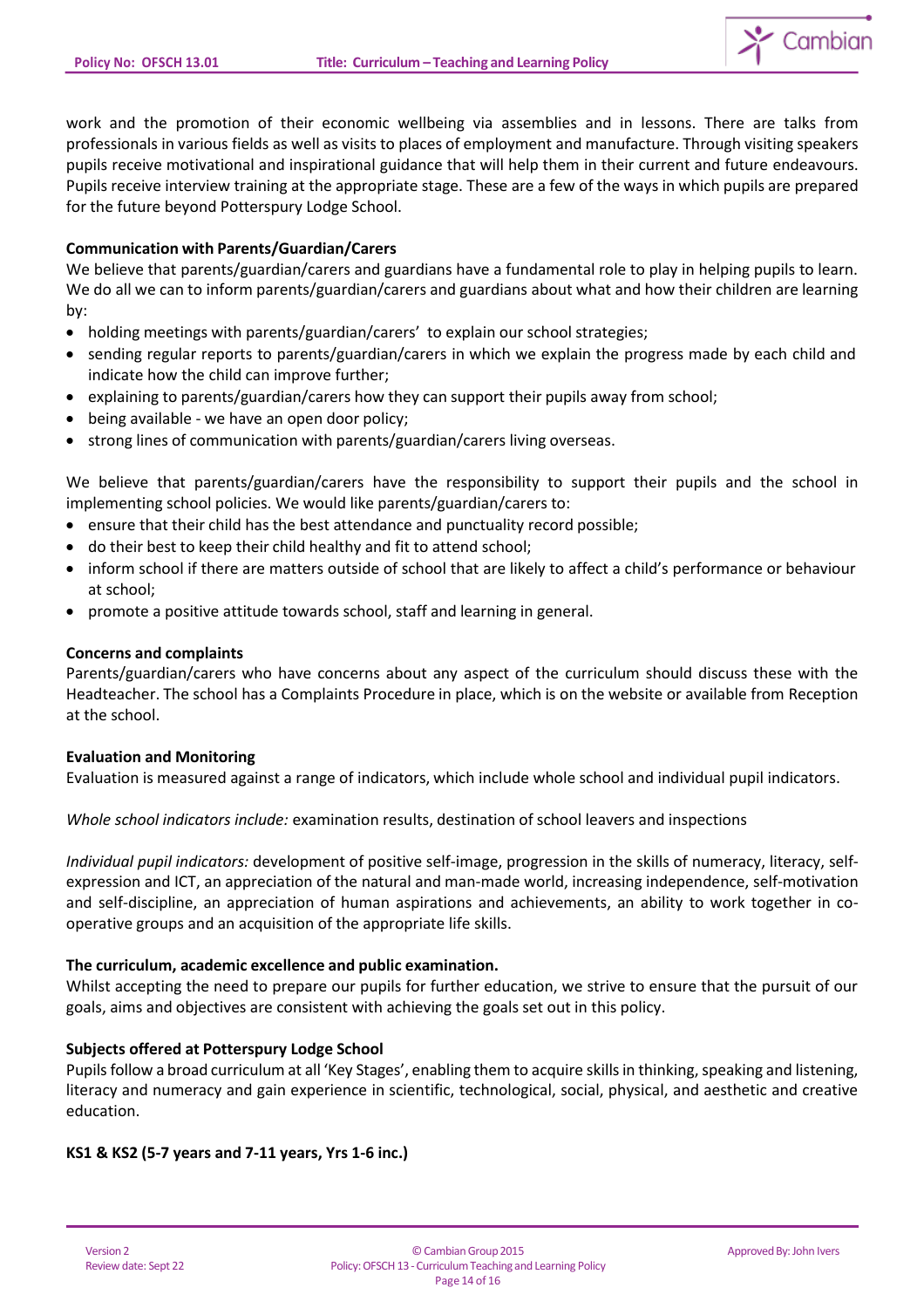

All pupils study the core subjects English, Mathematics and Science. All pupils take History, ICT, Art, Music, ICT, Physical Education, Religious Education and Personal, Social, Health and Citizenship Education, Food Technology and a Modern Foreign Language. There is also the opportunity to learn a musical instrument and participate in a wide range of alternate curriculum related activities through set projects and cross curricular learning.

## **Key Stage 3 (11-14 years, Yrs 7-9 incl.)**

All pupils will study the same curriculum as in KS1&2 with the addition of combined science and if appropriate for individual children another Modern Foreign Language. Pupils from Key Stage 3 onwards will also have access to ESafety tutorials, CEOP presentations, Domestic Abuse/Arrange Marriage workshops and access workshops with Drug, Alcohol and Sexual Health Workers.

# **Key Stage 4 (14-16 years, Yrs 10 & 11)**

Pupils at Key Stage 4 follow a diverse range of subjects and subject choices become further tailored to the individual pupil by allowing them to choose four option subjects. These include, where appropriate, GCSEs , BTEC qualifications and Functional Skills. We are very conscious that young people with special needs are often not extended to achieve their potential. In our school, we are determined that every opportunity will be available for children to make progress.

Potterspury Lodge School will also offer a variety of portfolio and internally assessed courses which can be used to accredit any projects or to offer those pupils who may struggle at GCSE Exams and work to that standard. The list below is a basic overview of what the school will offer its Key Stage 4/5pupils but is not comprehensive as links with local colleges will ensure options increase overtime and could include:

- AQA Unit awards Budgeting, employment skills, cooking and art projects
- OCR Business and Media
- Entry Level Certificates Science, Design and Technology, Art and Design, English, Maths and Humanities
- Asdan Short Course Awards PSHE, Citizenship, Volunteering Award, Expressive Arts, Work skills, and Activity Awards
- Asdan Full Awards Bronze, Silver and Gold Awards
- Duke of Edinburgh Award will also be on offer for those pupils with a passion for the outdoors.

Potterspury Lodge School also has strong links with local colleges and alternative provisions and courses can also be accessed in:

- Hair & Beauty, Motor Vehicle Studies, Construction, Agriculture, Animal Care, Conservation, Horse Care and Horticulture, Sports.
- The Christian Foundation, including Cycle Saviours.
- DJ and Music courses provided by Lisa Lashes
- Ride Hide Equestrian Centre
- Aylesbury Youth Motor Project

## **Key Stage 5**

Pupils will now be given a wider based curriculum focusing on their progress towards independence and preparing them for the work of work/ further education. Links with local careers advisors and training providers will be made through the school and part of pupils' timetables will involve CV building, volunteer work and visiting follow on provisions. Academic qualifications such as Personal Development Award, Functional Skills and Preparation for Working Life will also be offered internally as well as some A level options.